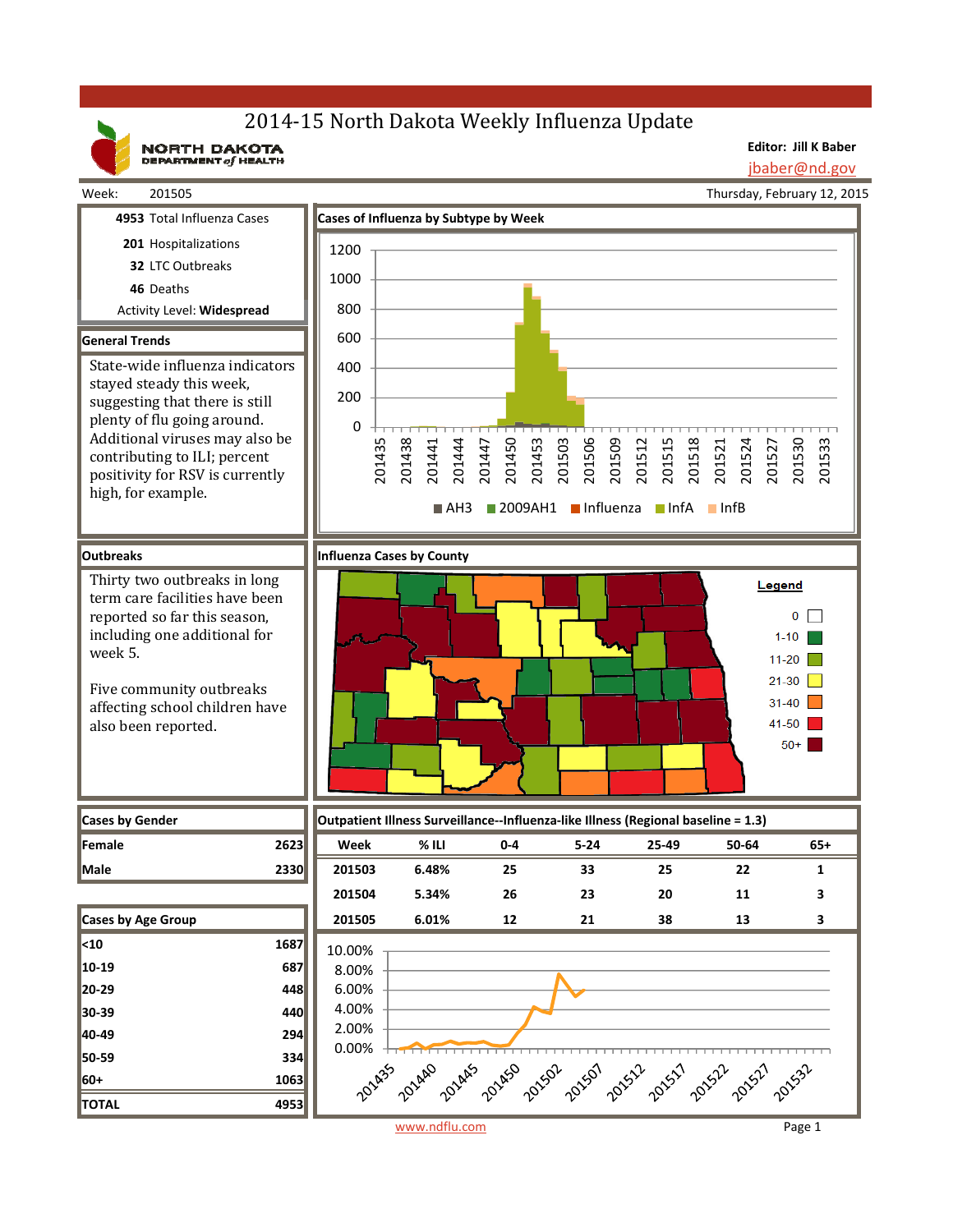## 2013‐14 North Dakota Weekly Influenza Update

**NORTH DAKOTA**<br>DEPARTMENT of HEALTH

#### Week: 201505





### Thursday, February 12, 2015 **North Dakota Syndromic Surveillance‐‐Influenza‐like Illness (ILI)**

The percent of visits for ILI this week in our syndromic surveillance system increased to 0.76%. Syndromic surviellance data includes hospital and walk-in clinic data from facilities across North Dakota, as well as ND data we receive from the Department of Defense.

#### **Sentinal Laboratory Surviellance**

Percent positivity of influenza testing at sentinel laboratories decreased very slightly this week to 14.26%. 

\*These data do not represent all laboratory results for influenza.



Percent positivity for RSV increased to 30.70% this week--the highest since data collection began in September.

#### **National Statistics:**

National influenza activity and surveillance information is available from the CDC FluView website at: http://www.cdc.gov/flu/weekly/, and is updated every Friday.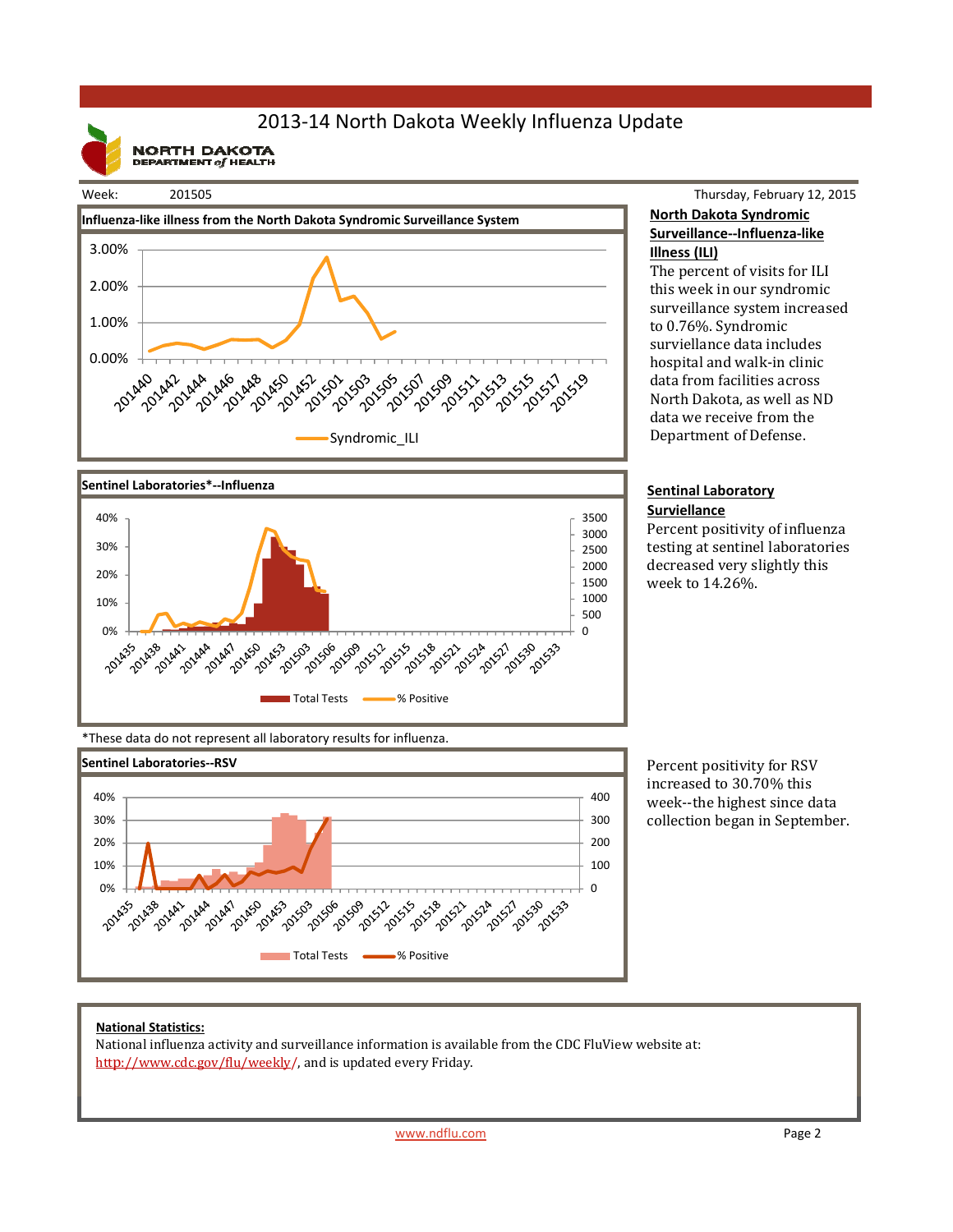## 2013‐14 North Dakota Weekly Influenza Update



**NORTH DAKOTA** DEPARTMENT  $of$  HEALTH